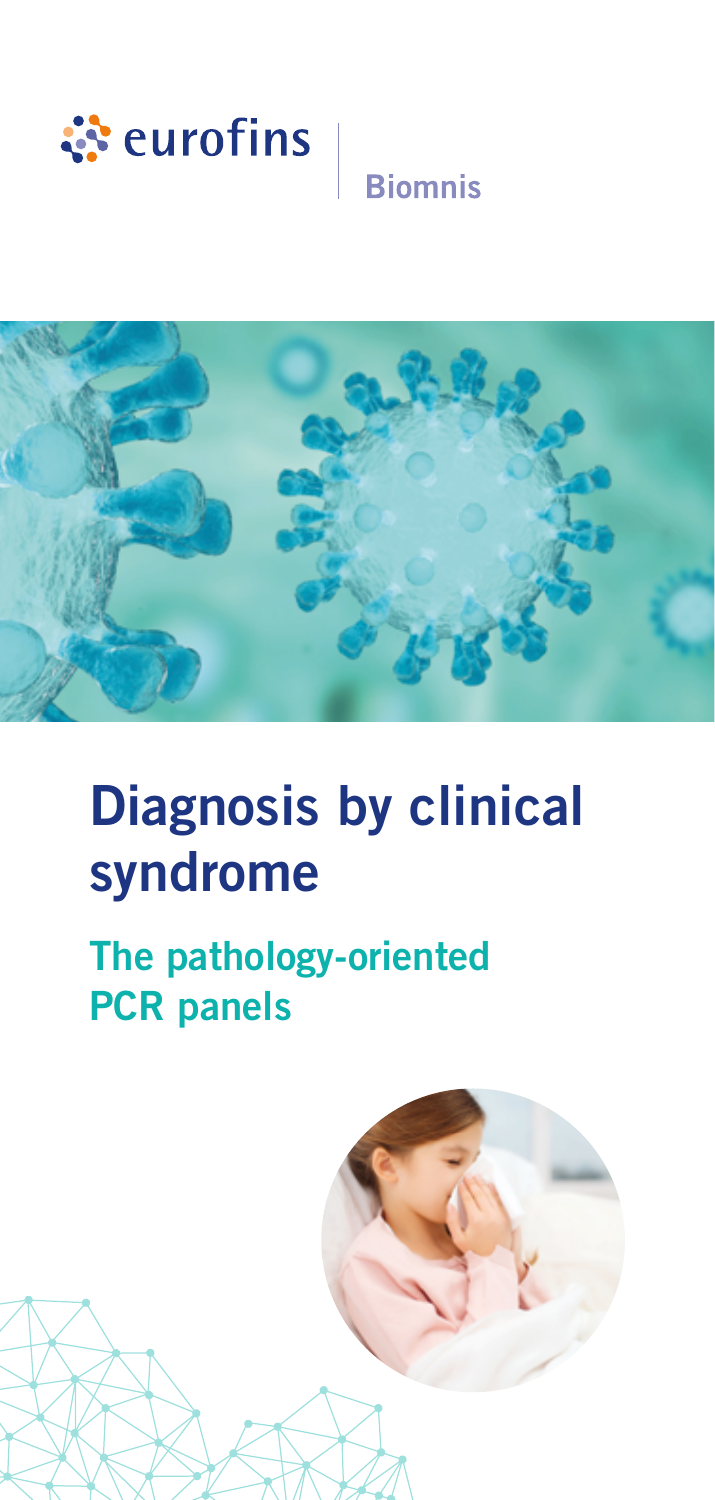Diagnosis by clinical syndrome based on symptomatology allows simultaneous testing for the microbial agents most frequently responsible in the clinical picture.

#### **Objectives**

• To avoid having to conduct a series of serological tests, bacterial and/or viral cultures, antigen tests and multi-target PCRs that, when performed in a sequence, can sometimes span over several weeks.

#### **The technology used**

 Eurofins Biomnis uses PCR panels targeting the main pathogens.

## **The benefits**

- Time saved as the diagnosis is conducted  $\bullet$ in one go.
- Allows de-escalation of treatment.
- Potentially allows use of antibiotics to be  $\bullet$ discontinued.
- The appropriate treatment can be identified.
- The bacteria can be detected in the presence of antibiotics.
- Fastidious or non-cultivable micro- $\bullet$ organisms can be identified.
- Allows screening of viruses.  $\bullet$

And all of this using a single sample.

# Characteristics of infectiology diagnostic methods

|                                                                               | <b>Unit</b><br><b>PCR</b>  | <b>Culture</b>  | <b>Panel</b>    |
|-------------------------------------------------------------------------------|----------------------------|-----------------|-----------------|
| High specificity                                                              | <b>YFS</b>                 | <b>NO</b>       | <b>YES</b>      |
| <b>High sensitivity</b>                                                       | <b>YES</b>                 | <b>NO</b>       | <b>YES</b>      |
| Time needed                                                                   | 1 day                      | Several<br>days | $1 - 2$<br>days |
| Detection of multiple<br>pathogens                                            | <b>NO</b><br>1 per<br>test | <b>YFS</b>      | <b>YES</b>      |
| While undergoing<br>antibiotic treatment                                      | <b>YES</b>                 | <b>NO</b>       | <b>YES</b>      |
| Detection of viruses                                                          | <b>YFS</b>                 | <b>NO</b>       | <b>YFS</b>      |
| Detection of fastidi-<br>ous bacteria                                         | <b>YES</b>                 | $+/-$           | <b>YES</b>      |
| Simultaneous<br>detection of bacteria,<br>viruses, yeasts,<br>parasites, etc. | <b>NO</b>                  | <b>NO</b>       | YES*            |

*\*depending on the type of panel*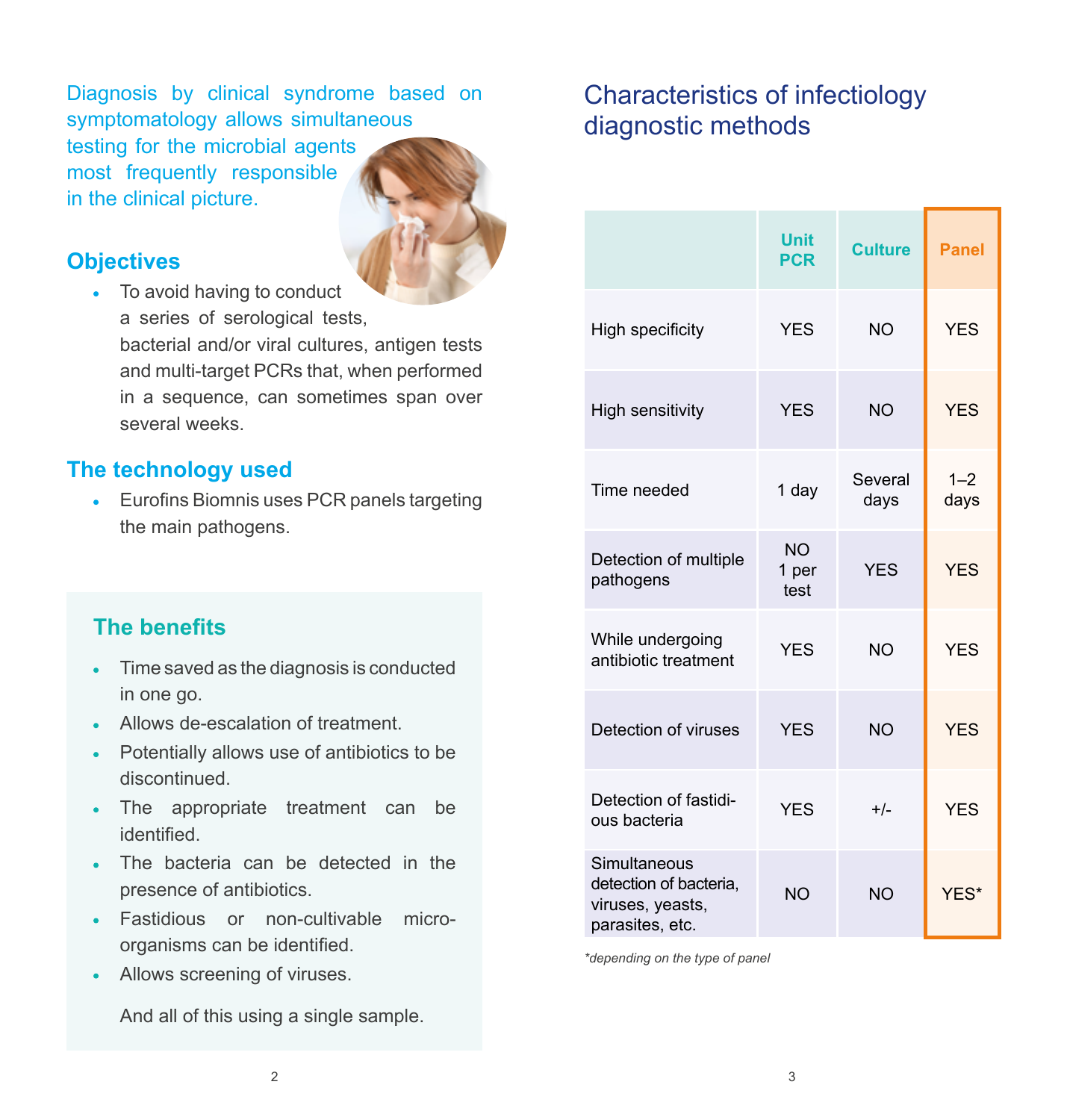# Respiratory panel

## **Indications for the panel**

This panel is intended for respiratory infections, including paediatric and atypical cases.

More specifically, the use of this panel is indicated for the following clinical syndromes:

- Epiglottitis  $\bullet$
- **Pharyngitis**  $\bullet$
- Sinusitis
- Pneumopathies  $\bullet$
- **Bronchitis**
- **Otitis**
- Flu-like symptoms  $\bullet$

## **Microorganisms screened by the panel**

#### **Virus**

- *Adenovirus* types 3, 4, 7, 21
- Human *Coronavirus* (4 types)  $\ddot{\phantom{a}}$
- *Enterovirus / Rhinovirus*  $\bullet$
- *Influenza* A Human flu  $\ddot{\phantom{a}}$
- *Influenza* A H1N1-09  $\bullet$
- *Influenza* A / H1-2009  $\bullet$
- *Influenza* A H3  $\bullet$
- *Influenza* B ×
- *Enterovirus* group
- Human *metapneumovirus*
- *Parainfluenza* virus types 1, 2, 3, 4
- Respiratory syncytial virus (A and B)



#### **Bacteria**

- *Bordetella pertussis*
- *Chlamydophila pneumoniae*  $\bullet$
- *Mycoplasma pneumoniae*

## **Performance of the test**

The respiratory panel uses a nasopharyngeal swab. The different types of samples possible are as follows:

- Nasopharyngeal aspirate / lavage
- Bronchial aspirate
- Nasopharyngeal sample
- Throat sample  $\bullet$
- Sputum  $\bullet$

The sample must be transported in a refrigerated environment.

## **Test results**

They will be sent to you within 2 days.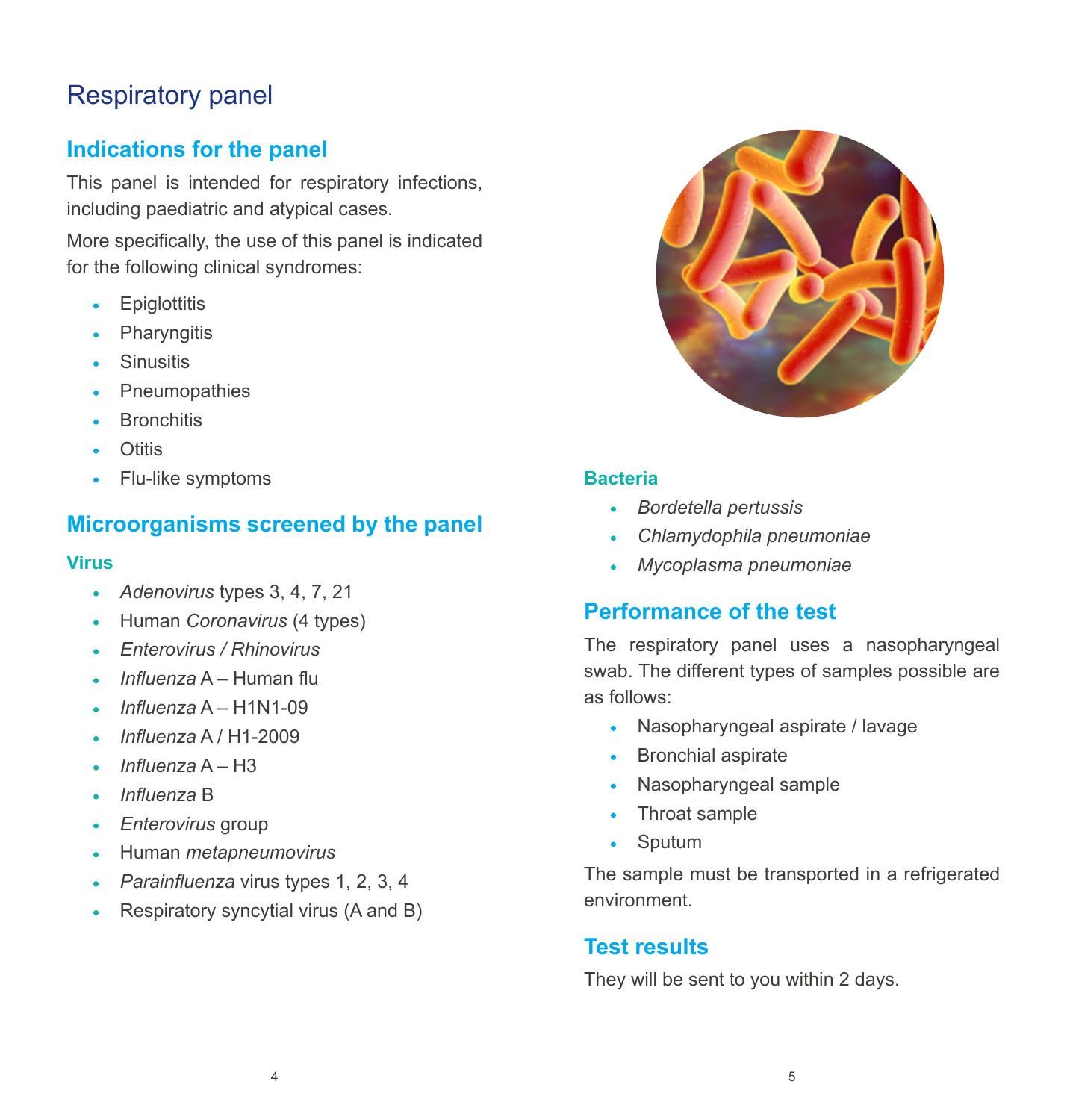# Gastrointestinal panel

## **Indications for the panel**

The use of this panel is indicated for the following clinical syndromes:

- Gastroenteritis
- Food-borne diseases
- Traveller's diarrhoea  $\bullet$
- Acute diarrhoea  $\bullet$

# Microorganisms screened by the panel

#### **Bacteria**

- *Campylobacter jejuni*
- *Campylobacter coli, upsaliensis*
- *Clostridium difficile* (A/B toxin)
- *Plesiomonas* shigelloides
- *Salmonella*
- *Yersinia enterocolitica*
- *Vibrio (parahaemolyticus, vulnificus, cholerae)*
- *Vibrio cholerae*
- Enteropathogenic *E. coli*
- Enteroaggregative *E. coli*  $\bullet$
- Shigella/enteroinvasive *E. coli*  $\ddot{\phantom{a}}$
- Enterotoxinogenic stx1 stx2 *E. coli* ż
- *E. coli* O157

#### **Parasites**

- *Cryptosporidium*
- *Cyclospora cayetanensis*
- *Entamoeba histolytica*
- *Giardia lamblia*

#### **Virus**

- *Adenovirus* 40/41 a.
- *Astrovirus*
- *Norovirus* GI/GII
- *Rotavirus* A
- *Sapovirus* I, II, IV, V å.

# **Performance of the test**

The gastrointestinal panel uses stool samples.

The sample must be transported in a refrigerated environment.

# **Test results**

They will be sent to you within 2 days.

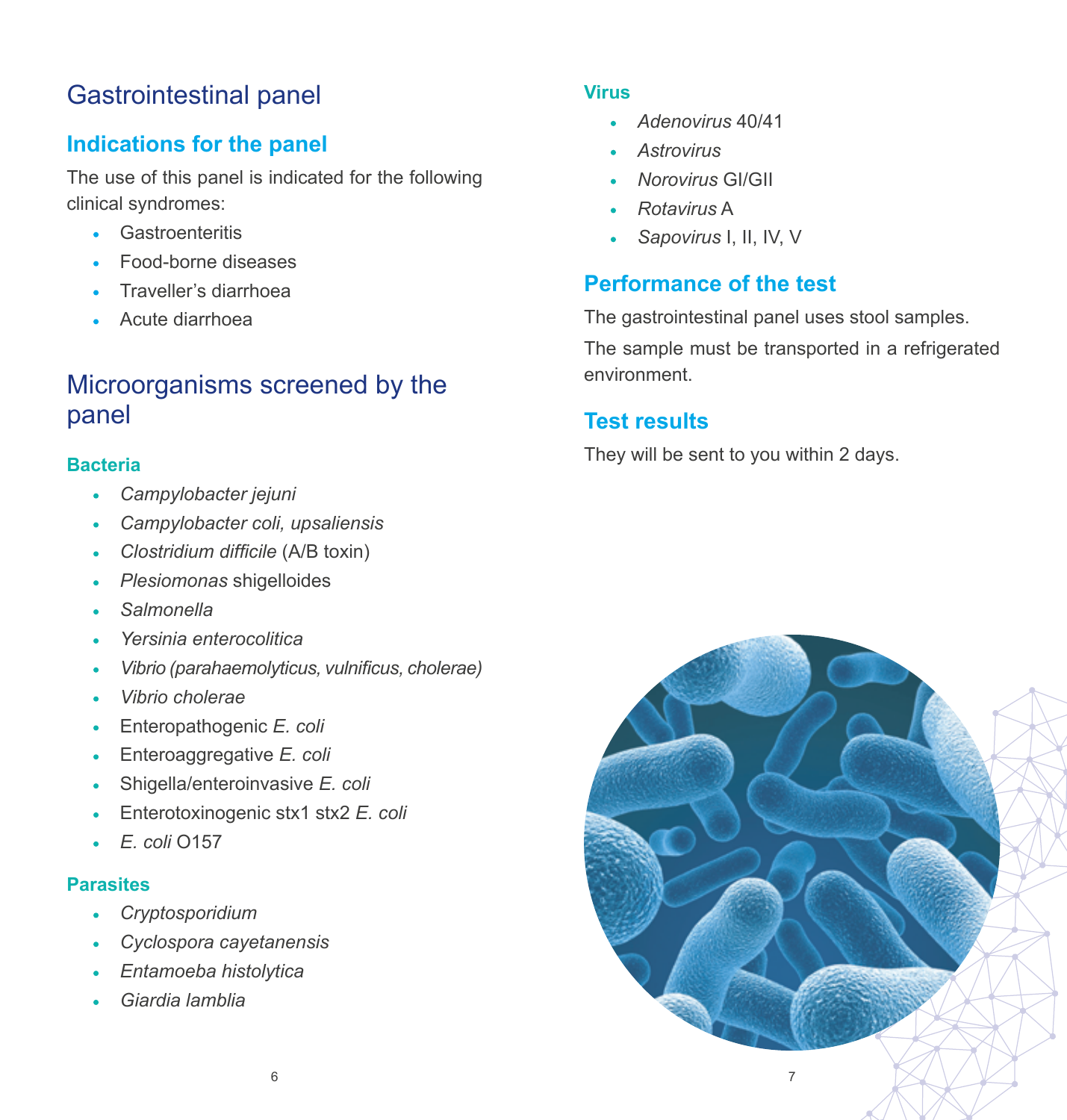



#### **Practical details**

- ▶ Test carried out by Eurofins Biomnis laboratory **in France.**
- **Dedicated contacts** to assist you and inform you:

#### **Eurofins Biomnis International Division**

17/19 avenue Tony Garnier BP 7322 - 69357 Lyon cedex 07 FRANCE Tel.: +33(0)4 72 80 23 85 Email: international@biomnis.com

#### **Biomnis analysis code**

- Respiratory panel: **PIR**
- Gastrointestinal panel: **GIP**

## **About Eurofins Biomnis**

European leader in the sector of specialised medical pathology, Eurofins Biomnis carries out over 40,000 analyses per day from a range of over 3,000 tests available, including specialised tests for which the company has the appropriate permits and authorisations.

Founded in 1897 by Marcel Mérieux, Eurofins Biomnis remains the leader in the field of specialist biology in France, thanks to its constant innovation and investment in technology.

The Department of Infectious Diseases is one of the laboratory's areas of excellence.

The expertise of the biologists, their experience and the number of complex cases they examine each day allows them to give a detailed interpretation specific to the different clinical cases.

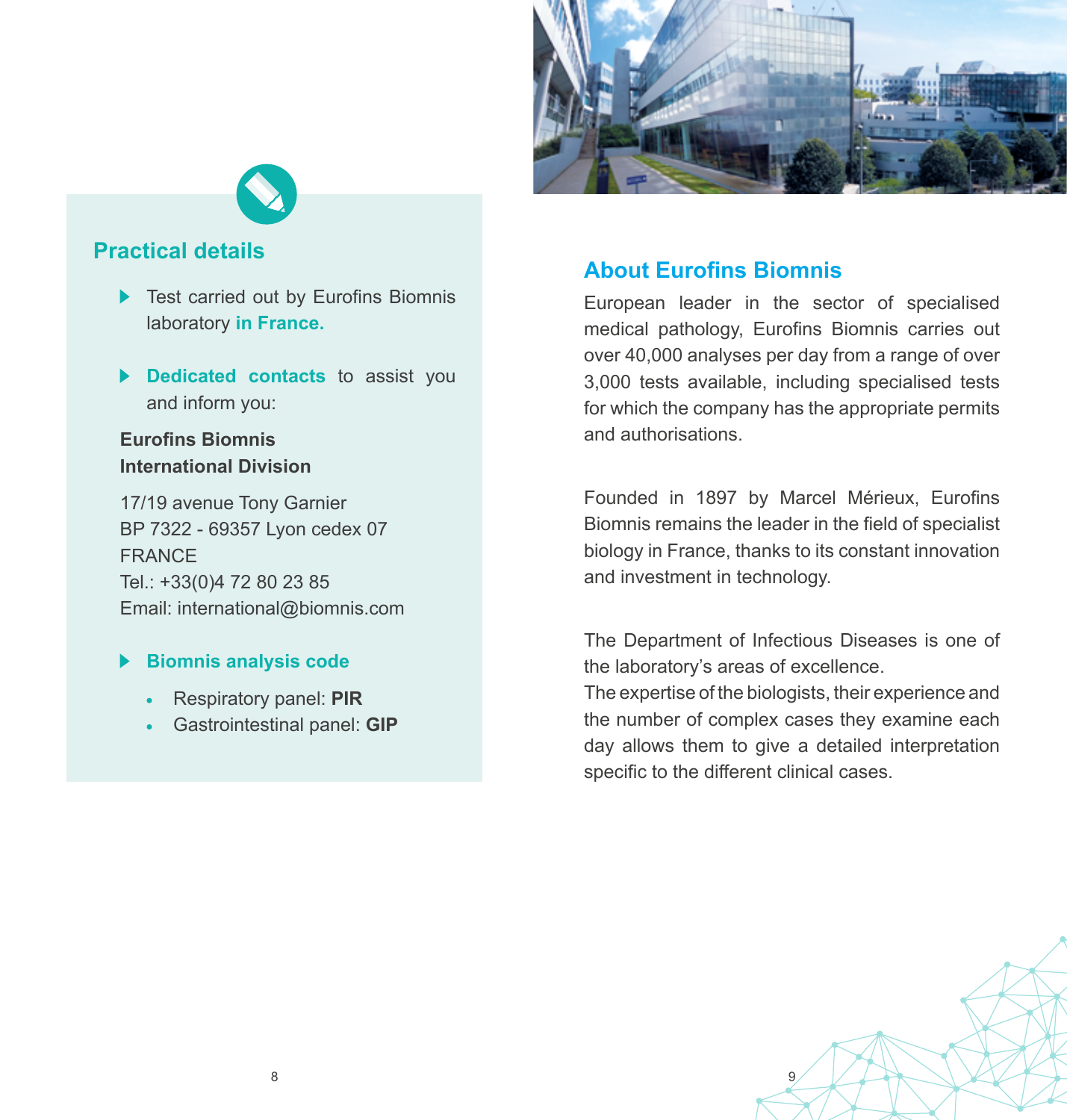| <b>Notes</b> | <b>Notes</b> |
|--------------|--------------|
|              |              |
|              |              |
|              |              |
|              |              |
|              |              |
|              |              |
|              |              |
|              |              |
|              |              |
|              |              |
|              |              |
|              |              |
|              |              |
|              |              |
|              |              |
|              |              |
|              |              |
|              |              |
|              |              |
|              |              |
|              |              |
|              |              |
|              |              |
|              |              |
|              |              |
|              |              |
|              |              |
|              |              |
|              |              |
|              |              |
|              |              |
|              |              |
|              |              |
|              |              |
|              |              |
|              |              |
| سيستمرس      |              |
| 10           | 11           |